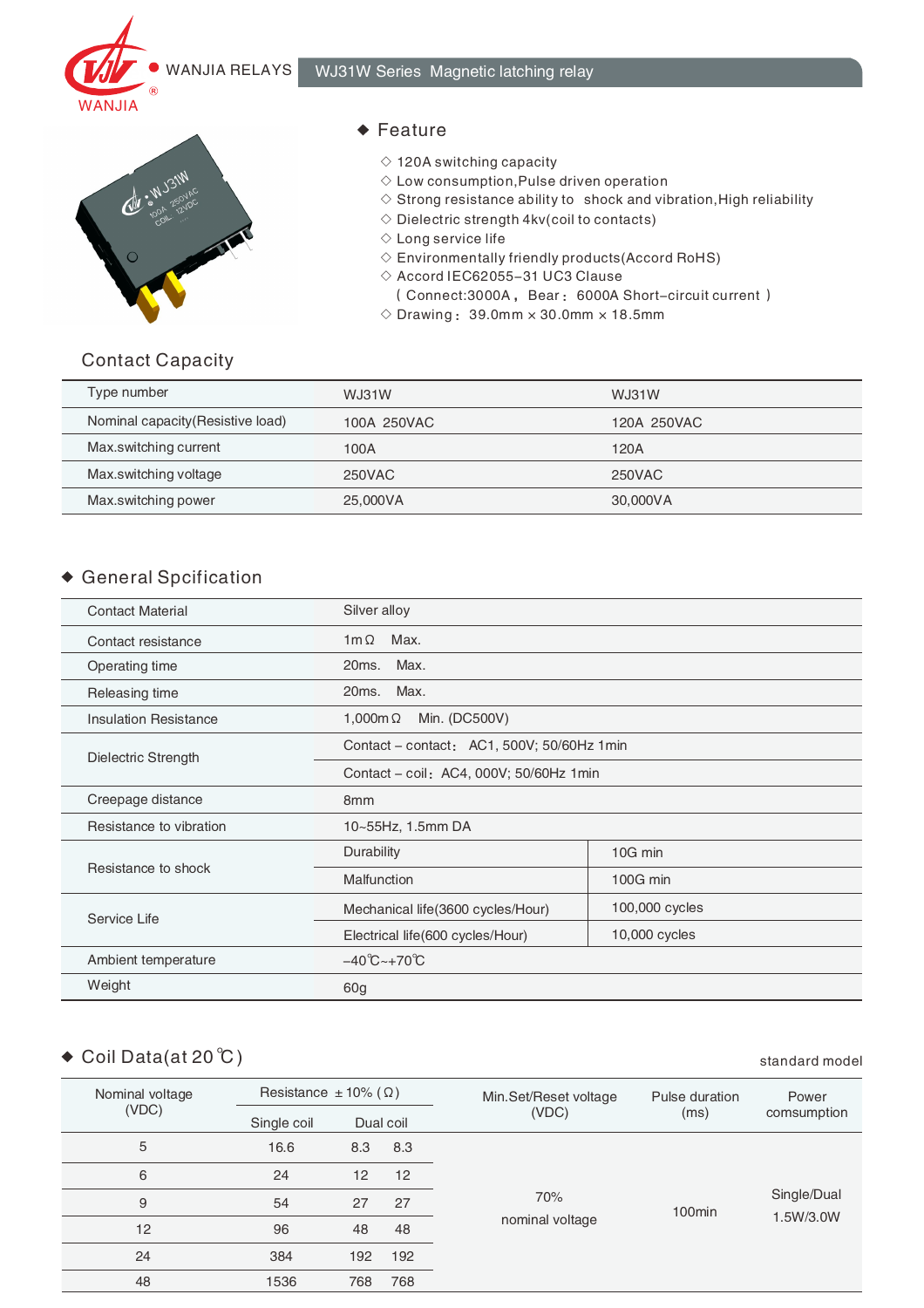## Ordering information

| $WJ31W - 100A - 12$ |  | $\mathcal{P}$ | $-XXX$ |                                               |
|---------------------|--|---------------|--------|-----------------------------------------------|
|                     |  |               |        | Customized requirements.                      |
|                     |  |               |        | Coil: 1-Single coil, 2-Dual coil.             |
|                     |  |               |        | Coil type: L sensitive type; D-standard type. |
|                     |  |               |        | Rated coil voltage (VDC):06, 09, 12, 24, 48   |
|                     |  |               |        | Switching Capacity: 100A, 120A.               |
|                     |  |               |        | Model: WJ31W, Contact Form: 1 Pole            |

#### Demension(Unit: mm)  $\blacklozenge$







Remark: Unless otherwise specified, <1mm: ±0.2mm; 1-5mm: ±0.3mm; >5mm: ±0.4mm。

## Typical Application

 $\Diamond$  Energy meter used in smart grid  $\Diamond$  combination switch  $\Diamond$  electrical power